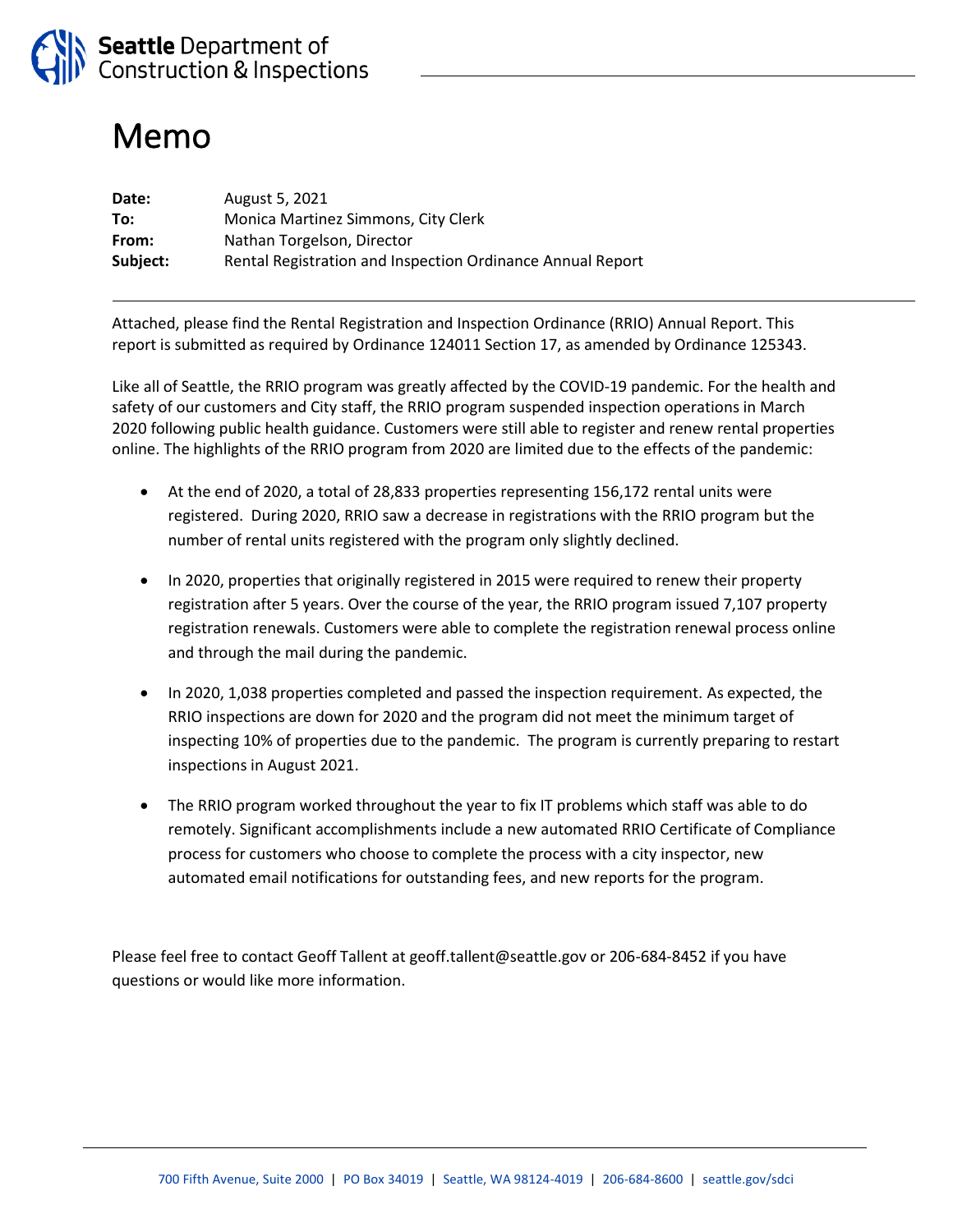## **Rental Registration and Inspection Ordinance (RRIO)**

## 2020 Annual Report to the City Council

August 2021



**RRIO Phone Line (206) 684-4110** www.seattle.gov/RRIO

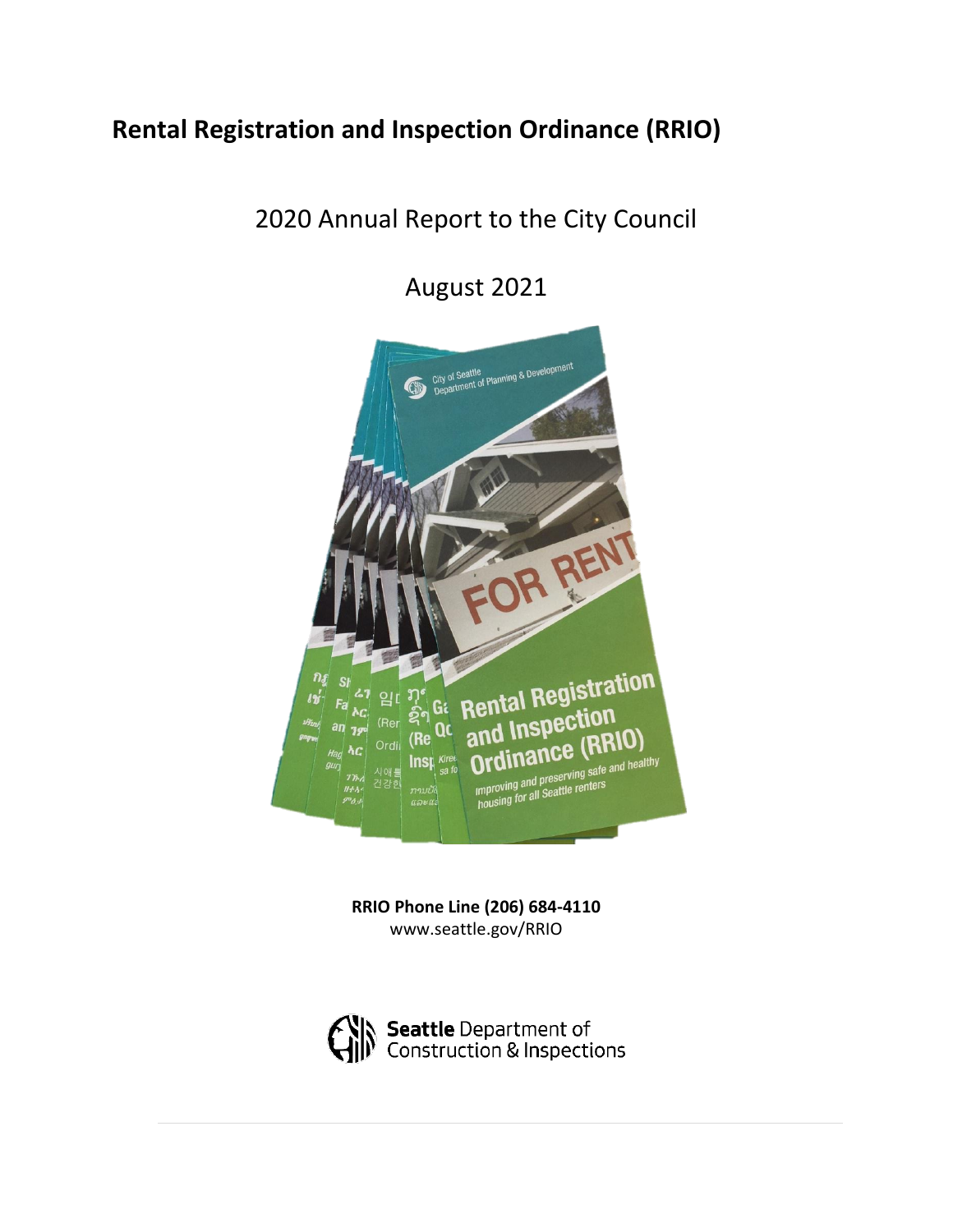## **PURPOSE**

This report fulfills the requirement of Ordinance 124011 Section 17, as amended by Ordinance 125343, to report annually to the City Council on a variety of topics related to the Rental Registration and Inspection Ordinance (RRIO) program.

## **SUMMARY**

The highlights of the RRIO program from 2020 are limited due to the effects of the COVID-19 pandemic. For the health and safety of our customers and city staff, the RRIO program suspended inspection operations in March 2020 following public health guidance. With the positive vaccine rollout and lifting of public health restrictions, the goal for the RRIO program is to resume inspection operations by August 2021. Customers were still able to register and renew rental properties online or through the mail during the pandemic. Below are RRIO program highlights for calendar year 2020.

- At the end of 2020, a total of 28,833 properties representing 156,172 rental units were registered. During 2020 RRIO saw a decrease in registrations with the RRIO program but the number of rental units only slightly declined. The decline in registered rentals may be attributed to more rental properties being sold and becoming owner-occupied or it may be that some landlords simply decided not to renew their registrations during the pandemic. SDCI also slowed down enforcement of registration and renewal requirements during the pandemic, which may have contributed to the decrease in registered properties. In late summer 2021, the RRIO program will ramp enforcement activity back up with a main focus on bringing expired registrations back into compliance.
- The RRIO program began renewals of property registrations in 2019. In 2020, properties that originally registered in 2015 were required to renew their property registration. Over the course of the year, the RRIO program issued 7,107 property registration renewals.
- The program collected \$1,083,152 fees in 2020. Expenses exceeded revenue by \$788,212. The shortfall was expected due to the effects of the pandemic and the suspension of RRIO inspection operations. Revenues in 2021 are expected to increase as the first properties on the two-year registration cycle are due to renew. There will also be renewals from the previous five-year registration cycle (i.e., properties originally registered in 2016).
- In 2020, 1,038 properties completed and passed the inspection requirement. As expected, the number of RRIO inspections was down for 2020 and the program did not meet the minimum target of inspecting 10% of properties due to the pandemic. Enforcement for overdue inspections was also slowed during the pandemic due to the difficulty of safely completing inperson inspections.
- The RRIO program worked throughout the year to fix IT problems. Significant accomplishments include a new automated RRIO Certificate of Compliance process for customers who choose to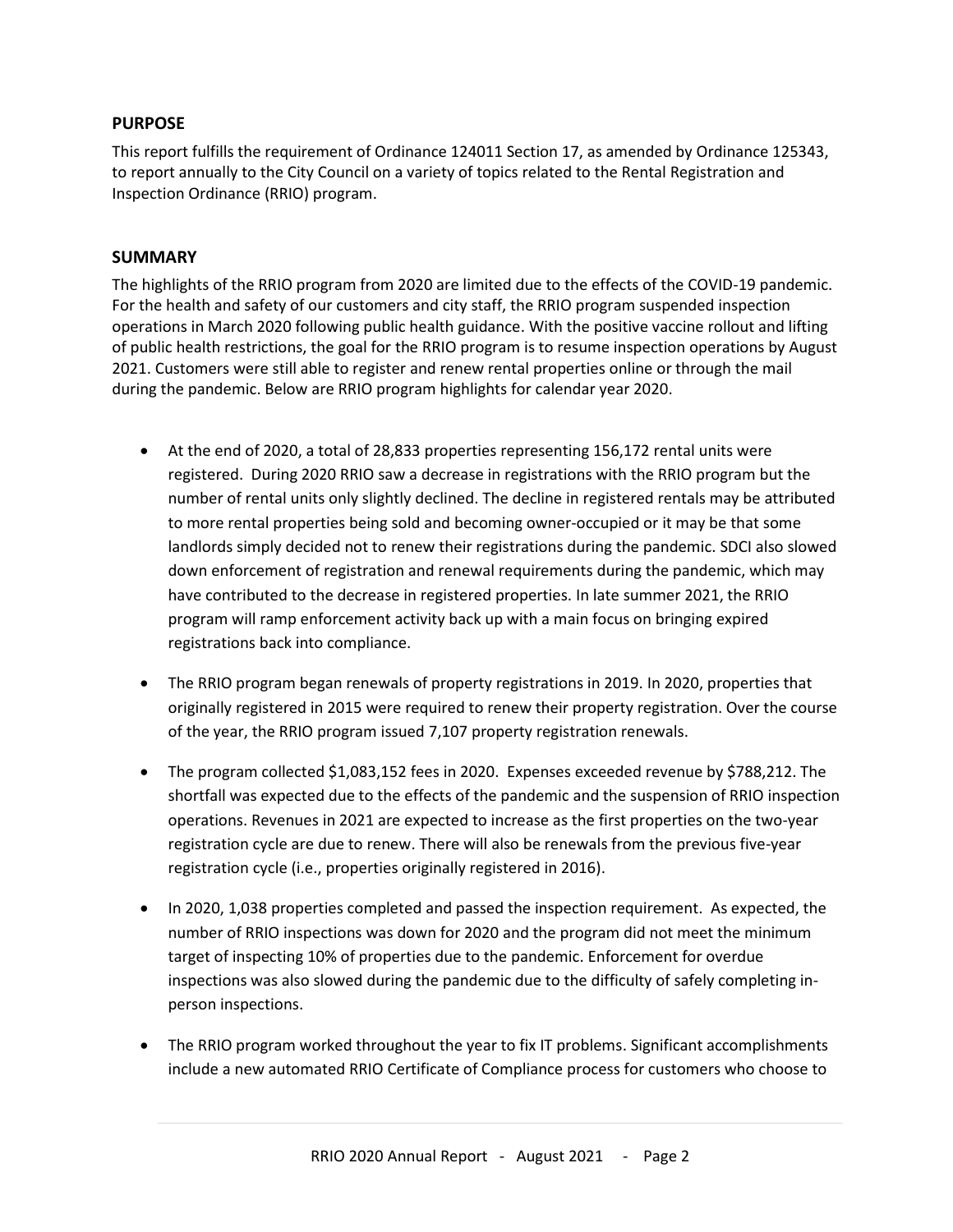complete the process with a city inspector, new automated email notifications for outstanding fees, and new reports for the program.

- RRIO continues the auditing of private inspector inspections for multi-family properties that do not have 100 percent of units inspected. Audits slowed down during the COVID-19 pandemic due to the suspension of inspection operations. In 2020, 59 private inspection results were audited. 19 units were selected for additional inspections under expanded RRIO inspections at 7 multi-unit properties.
- The priority for the RRIO program is restarting inspection operations safely for both customers and staff. The RRIO program will resume property inspections in August 2021. Enforcement operations are expected to return to normal once inspections restart.

## **BACKGROUND**

The City adopted the Rental Registration and Inspection Ordinance (RRIO) in the fall of 2012. After significant work with stakeholders and development of an online registration tool, the Department began registering properties in 2014. RRIO requires that rental housing properties meet basic maintenance and safety standards, register with the City, and have periodic inspections. The basic safety requirements are laid out in a checklist developed with extensive input from stakeholders.

In addition, the Department implemented the Accela IT system to manage online registration and track program work. The IT system was fully integrated into the SDCI permit and complaint tracking system when Accela went live in 2018.

RRIO inspections began in 2015 with qualified private inspectors or with SDCI inspectors who complete the work as a fee-based service. All rental properties must be inspected at least once every 10 years. Some properties will be inspected as frequently as twice in ten years, based on a random selection process called out in the Seattle Municipal Code.

## **COVID RESPONSE**

The outbreak of the COVID-19 pandemic required significant adjustments to the RRIO program to protect the health and safety of RRIO customers and staff. In March 2020, under the Mayoral mandate, all RRIO staff transitioned to working from home to help slow the spread of the virus. In addition, the program stopped selecting properties for inspection and halted in-home inspection operations to help slow the spread of the virus. Registration and renewals were able to continue uninterrupted online and with limited in-office staff to process mail-in registrations. For property owners citing COVID-19-related hardships for renewals, the program offered delayed enforcement. Follow-up compliance for failure to complete an inspection or renewal was also slowed down during the pandemic, however the most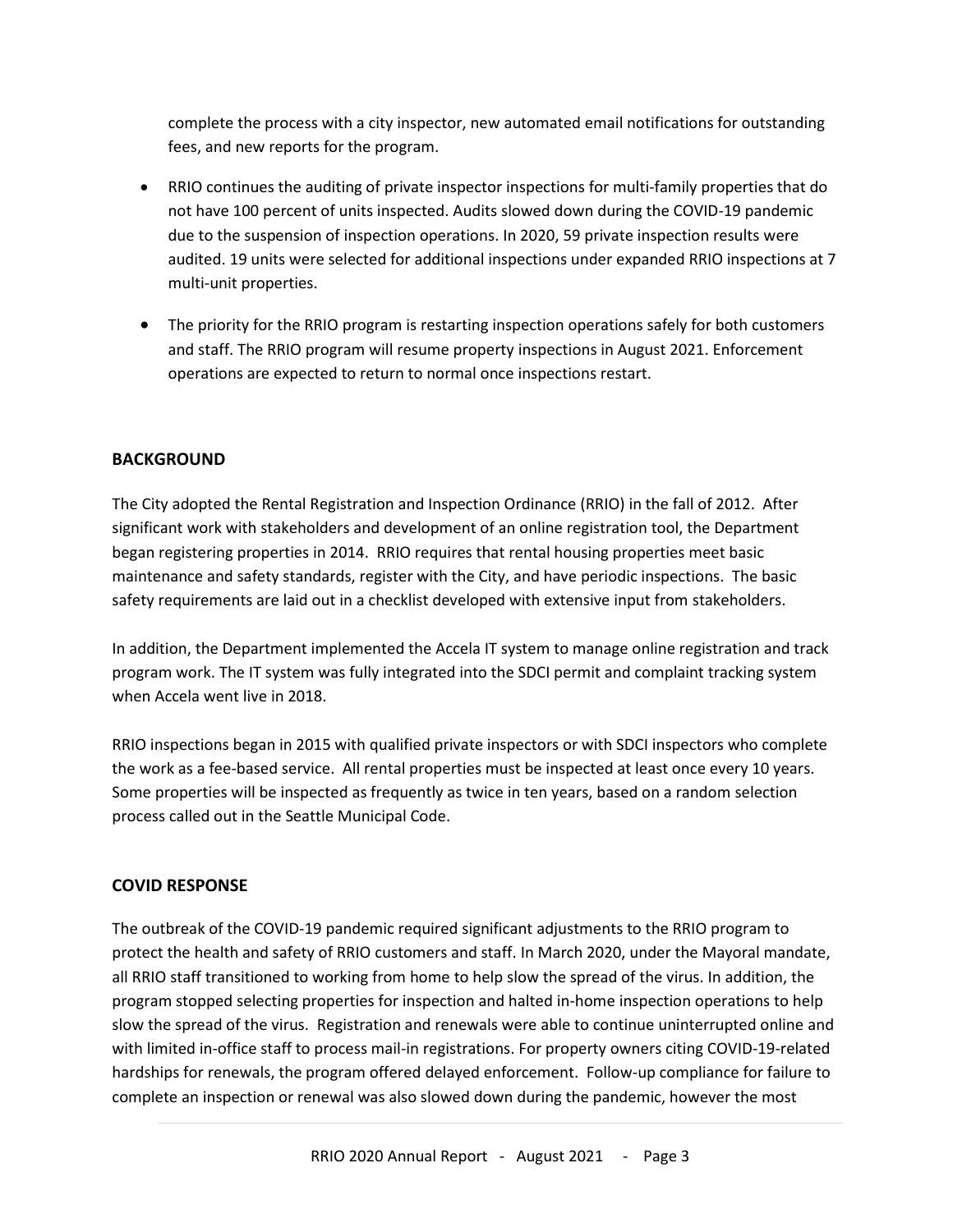significant violations were pursued. In addition, the program continues to receive complaints and track non-compliance. Program performance for inspections, registrations, and renewals declined significantly in 2020 and that decline has carried through into 2021. The program expects to see operations increase beginning August 2021, with full recovery during 2022.

## **REPORT**

The following report topics,  $A - G$ , are required by Ordinance 124011 in uncodified Section 17, as amended by Ordinance 125343. SDCI also provides information below about other significant accomplishments or upcoming work for the program.

## **A. The status of rental property registration and rental property registration renewals**

By the end of the year, a total of 28,833 properties representing 156,172 rental units were registered. Total registrations decreased by 14.4 percent from 2019 (loss of 4,858 registrations with the program) but the total number of units stayed relatively stable with only a 0.65% decrease. The decline in registered rentals may be attributed to more rental properties being sold and becoming owner-occupied or it may be that some landlords simply decided not to renew their registrations during the pandemic. SDCI slowed down enforcement of registration and renewal requirements during the pandemic, which may account for some of the decrease in registered properties. Registered units may have been relatively stable because new properties coming online are typically larger and have more units than rental properties that are leaving the market by becoming owner occupied or re-developed. In late 2021, the RRIO program will ramp enforcement activity back up with a main focus on bringing expired registrations back into compliance.

The RRIO program began renewals of property registrations in 2019. Under the original program framework, properties were required to renew their property registration after 5 years. In 2020, renewals for medium sized rental properties (4-to-10-unit properties) which originally registered in 2015 came due for renewal. Over the course of the year, the RRIO program issued 7,107 property registration renewals. The RRIO program switched from a five-year registration renewal cycle to a two-year cycle at the beginning of 2019. The two-year cycle is expected be more efficient for RRIO administration by providing more frequent customer contact, steadier revenue, and steadier workloads over time. Existing original registrations retain their original renewal date. When registrations are renewed after five years, they will be converted to the two-year cycle.

The program continued to identify possible rental properties that had still not registered with the program, though this effort slowed after the emergence of the pandemic in March 2020. The program focused on pursuing unregistered properties primarily from public complaints and field observations. For non-compliant property owners, RRIO mailed warning letters and Notices of Violations (NOVs) to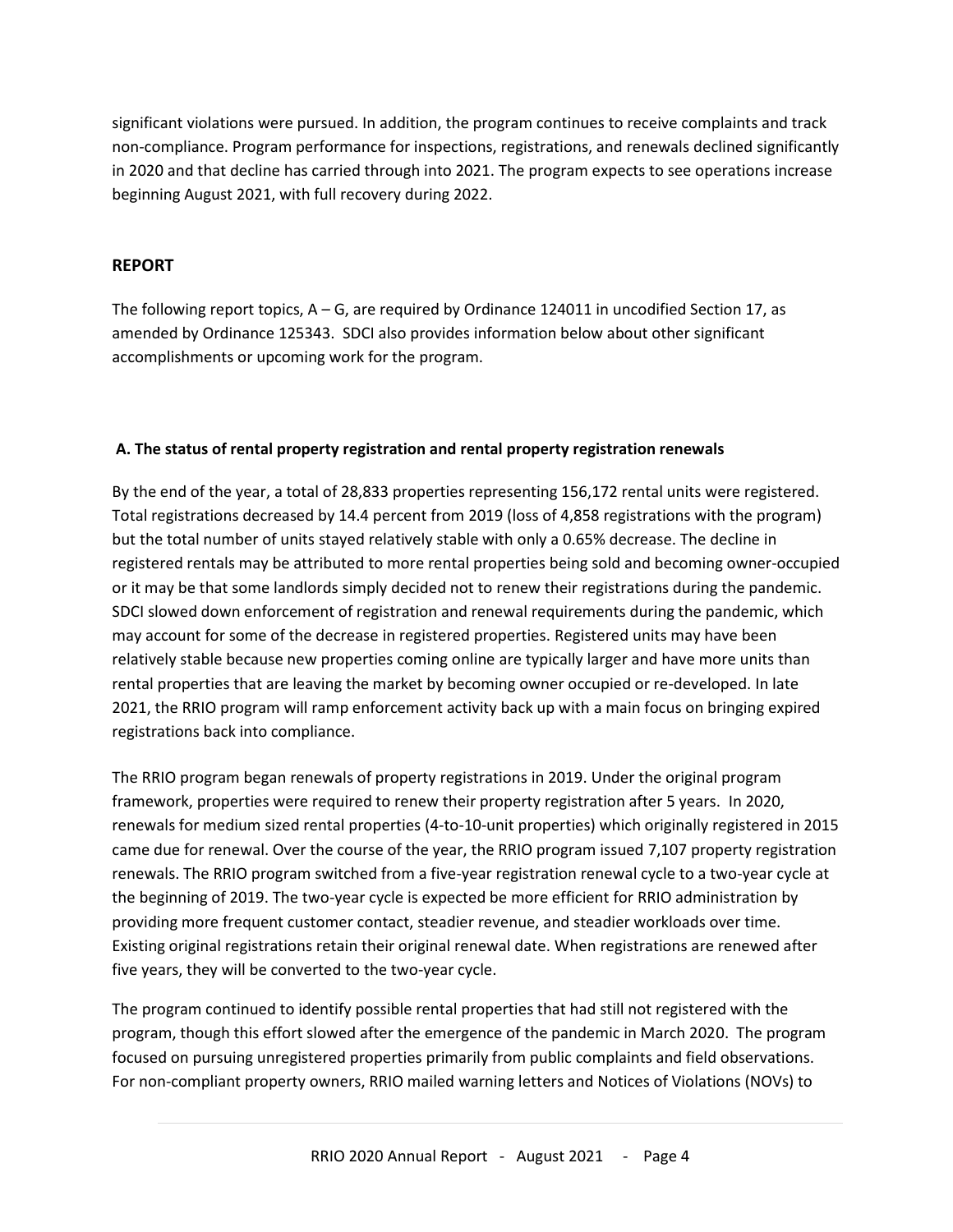prompt unresponsive property owners to register. The RRIO program was exploring hiring a third-party vendor to assist with data gathering on unregistered rentals to ramp up enforcement on unregistered rentals in Seattle. Due to the COVID-19 pandemic, the RRIO program slowed enforcement activity but plans to ramp enforcement activity back up to normal levels by the end of 2021. As soon as the program can recover from the COVID-19 pandemic, finding assistance on data gathering for unregistered rentals will be a top priority for the program.

## **B. The status of rental property inspections including the number and type of inspection failures and resulting property improvements**

Inspection statistics for 2020 were:

| Percent of registered properties that completed and passed an       |       |
|---------------------------------------------------------------------|-------|
| inspection in 2020                                                  | 3.6%  |
| Total number of properties that completed and passed the inspection |       |
| requirement in 2020                                                 | 1,038 |
| Completed by Private Inspectors in 2020                             | 584   |
| Completed by City Inspectors in 2020                                | 421   |
| Completed by Alternate Means (such as HUD inspection) or a          |       |
| combination of inspection types                                     | 17    |
| Completed by Mixed Inspection (Use of both City Inspector and       |       |
| Private Inspector)                                                  |       |

During the COVID-19 pandemic, there was not a way to safely complete in-person, in-home RRIO inspections consistent with public health directives. This means that RRIO inspections are down for 2020 and the program did not meet the minimum target of inspecting 10% of properties. To date, the RRIO program has had 15,172 properties or 52.6 percent complete the inspection requirement. With the positive vaccine rollout and lifting of public health restrictions, the goal for the RRIO program is to resume inspection operations by August 2021. RRIO inspections will begin cautiously due to staff limitations and fluctuating safety requirements. For a short period of time, RRIO will allow customers who are still uncomfortable with allowing an inspector in their home to postpone the inspection requirement for a few months.

The RRIO program will start re-inspections when inspection operations can resume safely. This means that some properties that have already completed the inspection requirement will be randomly selected a second time for a re-inspection as outlined in the Seattle Municipal Code. Due to the outbreak of the COVID-19 pandemic, RRIO was not yet able to start selecting properties for re-inspection.

For a rental property to pass a RRIO inspection and be considered complete, the property needs to be issued a Certificate of Compliance. When a property fails a RRIO inspection, the inspector identifies what corrections need to be made and works with the customer to get the property into compliance with the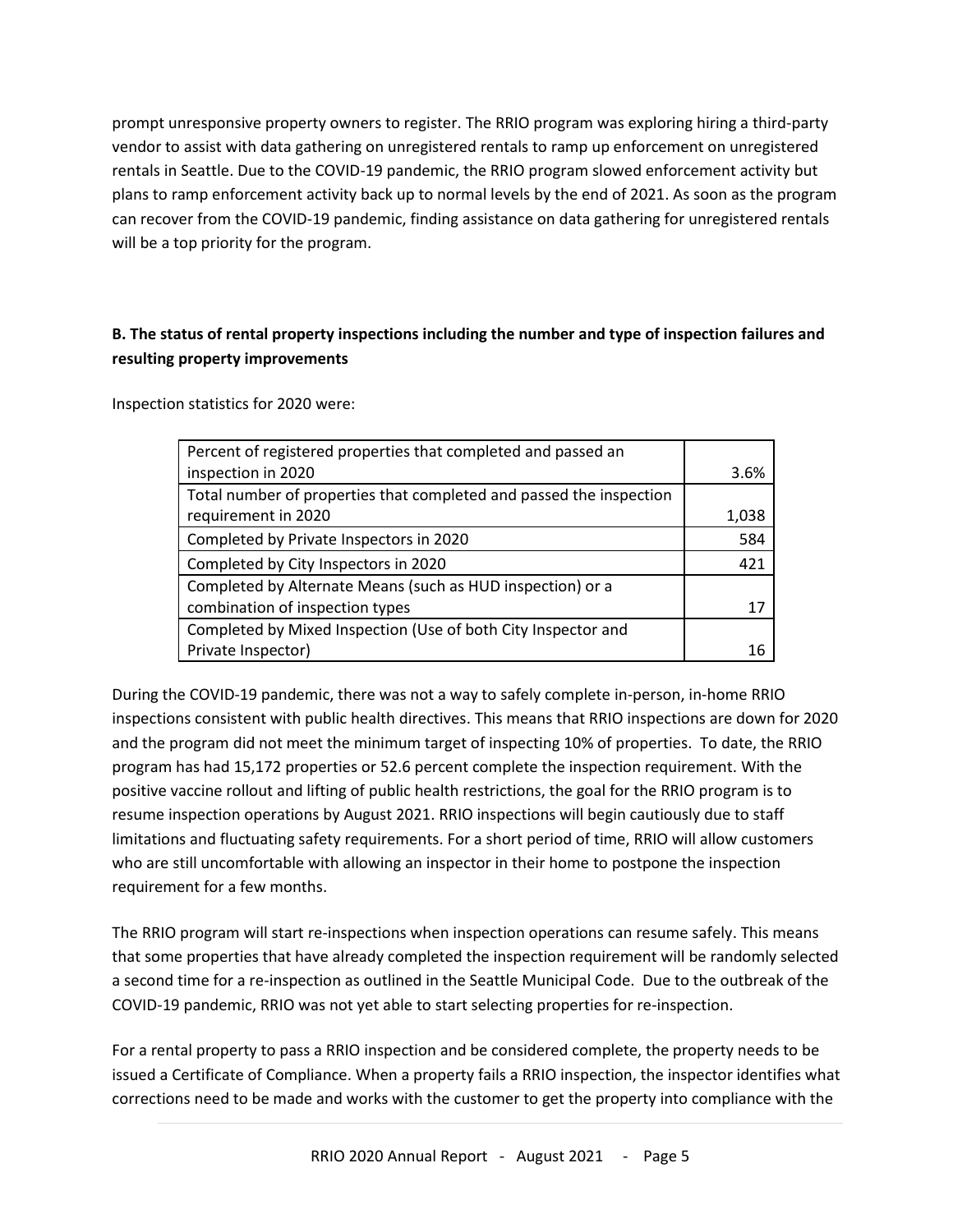RRIO checklist standards. Rental properties may have more than one failure or corrections and it may take time to get completed. Once completed, an inspector must confirm the corrections before the rental property is issued a Certificate of Compliance. Due to inspection operations being suspended during the pandemic, the number of inspection failures are much lower than previous years. The top 10 RRIO inspection failures and frequency in 2020 are in the table below.

|                                                                                 | # of            |
|---------------------------------------------------------------------------------|-----------------|
| <b>RRIO Checklist Item</b>                                                      | <b>Failures</b> |
| *3.3.a Smoke alarms are missing, not functional, or not installed inside of all |                 |
| sleeping rooms.                                                                 | 119             |
| *1.4.e Exterior Stairs: Handrails/intermediate rails on any flight with more    |                 |
| than three risers are missing, loose, or broken.                                | 109             |
| *3.3.d Carbon monoxide alarms are missing, not functional, or not installed     |                 |
| in a central location outside each sleeping area and on every level of the      |                 |
| home. Note: Carbon monoxide alarms should not be located within 15 feet         |                 |
| of fuel burning appliances.                                                     | 97              |
| *2.3.d Handrails/, including approved intermediate rails or other guards on     |                 |
| any surface 30 inches or more above adjacent walking surfaces, on any flight    |                 |
| with more than three risers are missing, loose, broken, not graspable or        |                 |
| otherwise unsafe.                                                               | 57              |
| *1.4.d Exterior Stairs: Guardrails/intermediate rails on any landing, deck, or  |                 |
| platform that are 30 inches or more above grade or other surfaces are           |                 |
| missing, loose, or broken.                                                      | 50              |
| *6.2 Any electrical equipment (meter bays, service panel, subpanels, shutoff)   |                 |
| is improperly installed or connected, tampered with, or unsafe.                 | 48              |
| *3.3.b Smoke alarms are missing, not functional, or not installed in a central  |                 |
| location outside all sleeping rooms.                                            | 47              |
| *6.1 Exposed unprotected wiring is evident in any room.                         | 38              |
| *3.2.b Any entrance door, including sliding doors, to housing unit or single-   |                 |
|                                                                                 |                 |
| family dwelling does not have at least one operable dead bolt or deadlatch      | 22              |
| openable from the inside without a key or other approved locking device.        |                 |
| *3.3.c Smoke alarms are missing, not functional, or not installed on each       |                 |
| floor, including basements.                                                     | 20              |

Missing or nonfunctional smoke alarms and CO alarms were among the most common failures in 2020. Failing this item is usually a problem that is more significant than a missing or dead battery. Before an inspection, inspectors usually encourage property owners to bring spare batteries to the inspection. Missing or inappropriately constructed handrails and intermediate guards (such as balusters) on both interior and exterior stairs and platforms have also consistently been one of the most frequent reasons a property does not pass RRIO. This is mainly driven by single-family and accessory dwelling units in older housing stock throughout the City.

A complete table of inspection results is in Attachment A.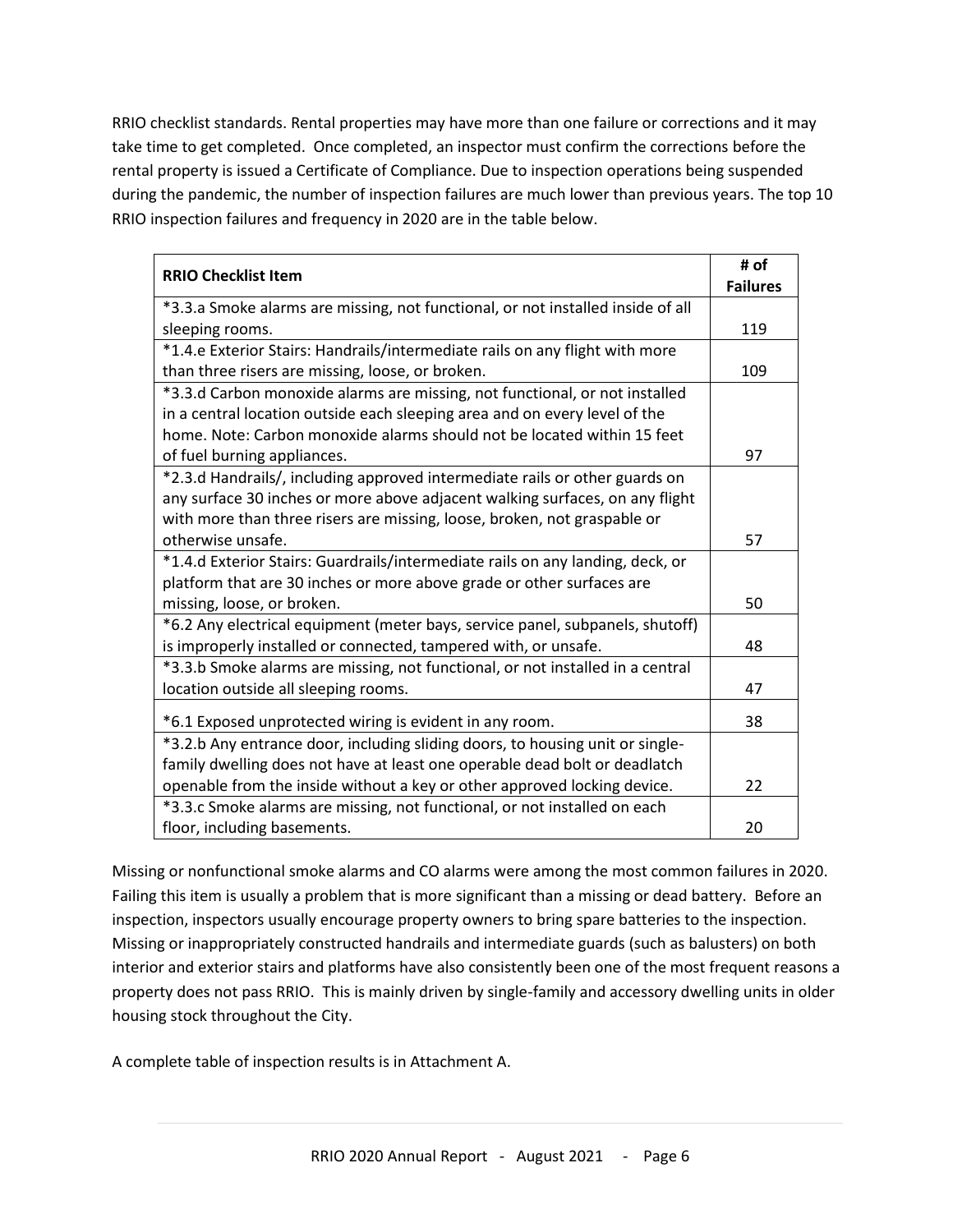## **C. The extent to which additional RRIO inspections have occurred as a result of code compliance violation or failure of a RRIO inspection**

Since 2017, RRIO has had the tools to require additional inspections when there is evidence of more wide-spread safety or maintenance problems on a property. In 2019, Council passed Ordinance 125851, and the RRIO program implemented changes to receiving and processing private inspection results. The City no longer receives and reviews private inspection results for rental properties that have 100 percent of units inspected by a private inspector. RRIO still requires private inspection results to be submitted to the RRIO program auditor for review if a unit or property fails the checklist for rental properties that do not have 100 percent of units inspected. The RRIO program auditor reviews the rental properties where only a sample of units are inspected and applies criteria to determine whether the reported failures indicate systemic or building-wide problems and, if so, selects additional units for inspection.

Like all aspects of the RRIO program, auditing numbers were impacted due to the paused inspection operations from the COVID-19 pandemic. Based on 59 private inspection results that were audited, reported conditions met the applicable criteria and triggered RRIO inspections of 19 additional units at 7 multi-unit properties.

In 2020, 38 units were selected for RRIO inspections based on 2 complaints from the public under the Housing and Building Maintenance Code.

## **D. Whether the fees associated with the program actually reflect program costs**

Registration and renewal fees are the primary source of funding for the RRIO program. The two-year registration and renewal fee is \$70 per property, including the first unit, and \$15 for each additional unit. Properties are required to renew their registration every two years. During the COVID-19 pandemic, customers were still able to register and renew rental properties online and through the mail.

Inspection fees are the second largest source of revenue for the RRIO program. These fees are \$175 for the property, including the first unit, and \$35 for each additional unit inspected. These fees are only collected on properties selected for inspection when a property owner chooses to use a City inspector (as opposed to a private inspector). The inspection fees are reviewed annually. RRIO has not requested a change to the inspection fee since 2018, but plans to request an increase to the inspection fee for 2023 due to increasing labor costs.

The program also has fees for private inspector registration and training, private inspector filing fees, late registration fees, late inspection fees and the program retains a portion of civil penalties collected. These sources do not generate significant program revenue.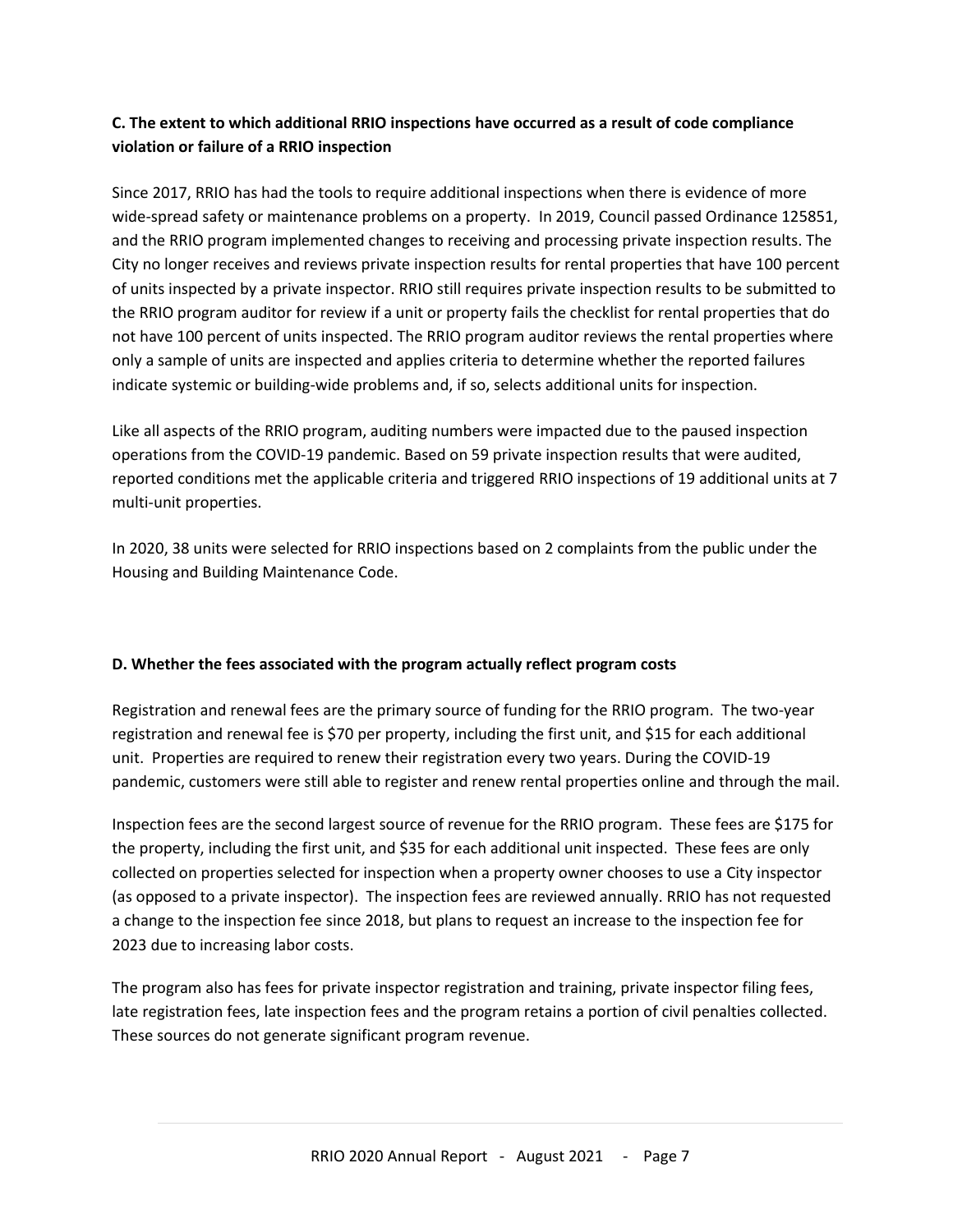Like all parts of the RRIO program, the COVID-19 pandemic affected RRIO revenues. For the health and safety of our customers and city staff, the RRIO program suspended inspection operations in March 2020, thereby eliminating planned inspection fee revenue. Customers were still able to register and renew rental properties online to keep revenue coming in. However, during the pandemic, RRIO saw a decrease in total registrations but the total number of units registered stayed relatively stable. The decline in registered rentals may be attributed to more rental properties being sold and becoming owner-occupied or it might be that some landlords simply decided not to renew their registrations during the pandemic. SDCI also slowed down enforcement of registration and renewal requirements during the pandemic, which may account for some of the decrease in registered properties.

The RRIO program took offsetting actions to reduce expenses, including allowing vacant positions to go unfilled and redeploying inspection staff to other work. The program also used the pause in inspections to make improvements to the IT system, the inspection checklist, and staff training.

The RRIO program expects revenues to improve with inspection operations resuming in late summer 2021. Furthermore, the RRIO fee model projects higher revenues in 2021 as the first properties on the two-year registration cycle are due to renew, combined with continuing renewals on the previous fiveyear cycle. SDCI will examine the overall RRIO budget early 2022 as part of the annual budget process and determine if any fee or other financial changes need to be made.

RRIO's revenue and expenses for 2020 were:

|                                                   | 2020          |
|---------------------------------------------------|---------------|
| RRIO Program Revenue                              | \$1,083,152   |
| <b>RRIO Program Expenses</b>                      | (\$1,871,364) |
| Annual Net before Set-Asides, Financing, Interest | (5788, 212)   |
| RRIO Set-Asides, Financing & Interest             | ( \$181,752)  |
| <b>Annual Net</b>                                 | (5969, 963)   |

## **E. The number and type of code compliance complaints that have occurred on properties registered with the RRIO program**

In 2020, SDCI opened 313 code compliance cases on registered properties. These cases covered a broad range of issues, including housing conditions, tenant-landlord issues, weeds, junk storage, and building without a permit. SDCI used RRIO authority to inspect an additional 38 units based on 2 complaints of code violations of the Housing Building Maintenance Code.

It's difficult to draw any conclusions from the fact that some registered properties have subsequent code compliance complaints. Many complaints have nothing to do with rental housing conditions. With respect to property conditions, RRIO registration requires a self-declaration by the property owner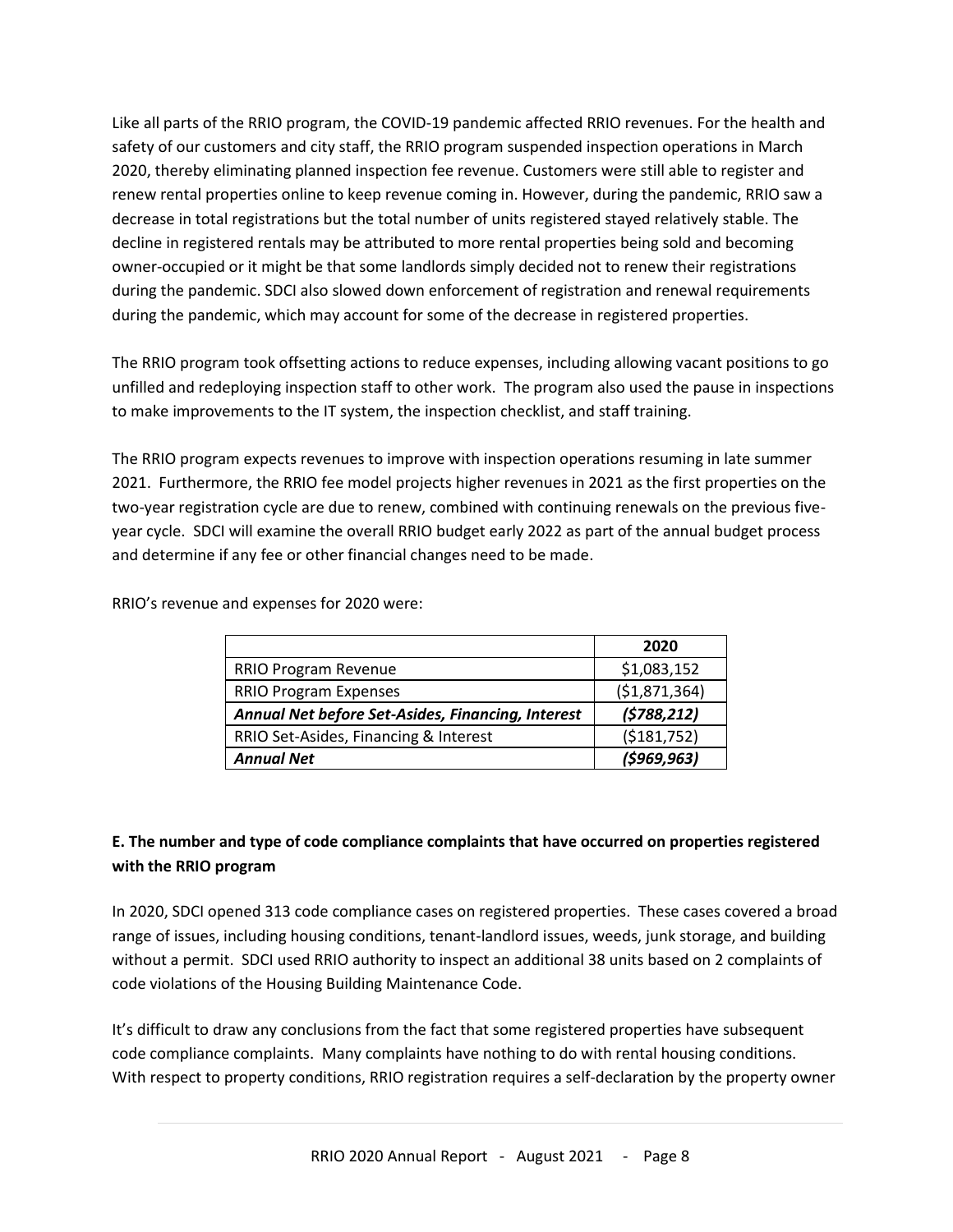that the property meets the RRIO standards and property owners may not be fully aware of unit conditions. Also, there can be a significant time lag between registration or a RRIO inspection and a complaint. Currently this lag can be nearly five years. Even so, code violations may occur regardless of when the inspection or assessment was made.

## **F. The extent to which the civil warrant process has been used**

To date, the RRIO program has not needed to seek a civil warrant.

## **G. The extent to which audits of private qualified rental housing inspectors have occurred and any related findings**

In 2019, Council passed Ordinance 125851, and the RRIO program implemented changes to receiving and processing private inspection results. The City no longer receives and reviews private inspection results for rental properties that have 100 percent of units inspected by a private inspector. RRIO still requires private inspection results to be submitted to the RRIO program auditor for review if a unit or property fails the checklist for rental properties that have a sample of units inspected (usually 20 percent). The RRIO program auditor can then review those results and apply criteria to select additional units for inspection.

In 2020, 59 private inspection results were audited. Based on reported conditions, the RRIO auditor triggered and expanded RRIO inspections of 19 units at 7 multi-unit properties.

RRIO requires inspectors to leave behind an inspection results and feedback form for tenants. In 2020 and due to the COVID-19 pandemic, only 16 feedback responses were received and no audit inspections were requested by tenants. Overall and in past years, feedback has been favorable regarding the RRIO program and most inspectors.

The table below summarizes the RRIO auditing program and results for 2020. Like all aspects of the RRIO program, auditing numbers were impacted due to the paused inspection operations from the COVID-19 pandemic.

| <b>Audit Element</b>                                                                                                   | <b>Results</b>                                                                                                                                                                          |
|------------------------------------------------------------------------------------------------------------------------|-----------------------------------------------------------------------------------------------------------------------------------------------------------------------------------------|
| Audit failing inspection results from private<br>inspectors. Pick additional units for inspection<br>when appropriate. | 59 inspection results were audited in 2020. 19<br>units were picked for additional inspections at 7<br>multi-unit properties. Zero properties were pre-<br>emptively inspected at 100%. |
| Tenant feedback from leave-behind reports.                                                                             | 16 feedback responses were received, resulting in<br>zero audit inspections at the tenant's request.                                                                                    |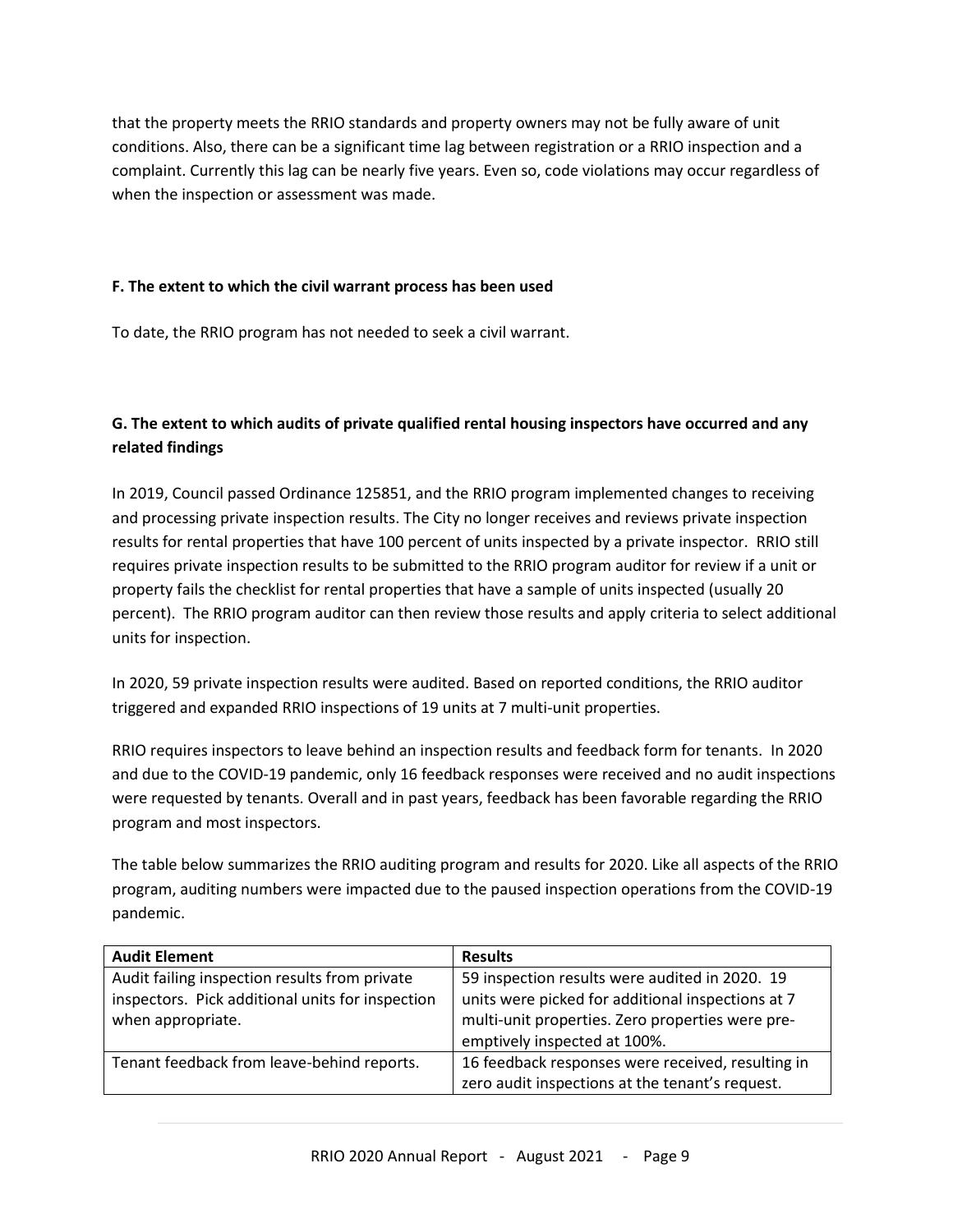| Access properties and units previously           | 2 properties required inspections of 100% of          |  |
|--------------------------------------------------|-------------------------------------------------------|--|
| inspected by private inspectors to audit their   | available rental units or an additional 38 units as a |  |
| conclusions.                                     | result of expanded RRIO inspections based on          |  |
|                                                  | Housing complaints.                                   |  |
|                                                  |                                                       |  |
|                                                  | Both properties were previously inspected by a City   |  |
|                                                  | inspector - one in 2015 and one in 2016.              |  |
|                                                  |                                                       |  |
|                                                  | No indication of inspector misconduct was found.      |  |
| Follow up with private inspectors to verify work | Frequent, ongoing communication with private          |  |
| was done and ask other questions about how       | inspectors through email, face-to-face meetings,      |  |
| inspections are going.                           | and phone calls. Approximately 12 corrective email    |  |
|                                                  | contacts were initiated with private inspectors.      |  |
| SDCI tracking and follow up on complaints        | In 2020, the RRIO auditor received 1 inquiry or       |  |
| about private inspectors.                        | complaint regarding private inspectors. Zero          |  |
|                                                  | complaints resulted in an audit inspection. An audit  |  |
|                                                  | inspection was offered, but was refused by the        |  |
|                                                  | property owner.                                       |  |
| SDCI authority to revoke RRIO private inspector  | So far, there has been no occasion to revoke a        |  |
| certification for cause.                         | private inspector certification.                      |  |
|                                                  |                                                       |  |

## **OTHER ACCOMPLISHMENTS**

The RRIO program had several other notable accomplishments in the last year:

## **COVID-19 Response**

With the onset of the COVID-19 pandemic, the RRIO program was required to make major adjustments in order to follow public health guidance and protect the health and safety of RRIO staff and customers. Due to the ongoing public health crisis, the program stopped selecting properties for inspection beginning in March 2020. The program also extended inspection due dates for properties already selected for inspection. For renewals, the program offered compliance due date extensions for property owners citing COVID-19-related hardships. Follow-up compliance for failure to complete an inspection or renewal was also slowed, however significant violations were prioritized and the program continues to receive complaints and track non-compliance. With the positive vaccine rollout and lifting of public health restrictions, the RRIO program is working towards resuming inspection operations and ramping enforcement activity back up in August 2021. The program's intention is to catch up with inspections, renewals, and compliance actions which will likely be a longer effort into 2022. The pandemic has affected overall program performance for inspections, registrations, and renewals in 2020 and for the program at large.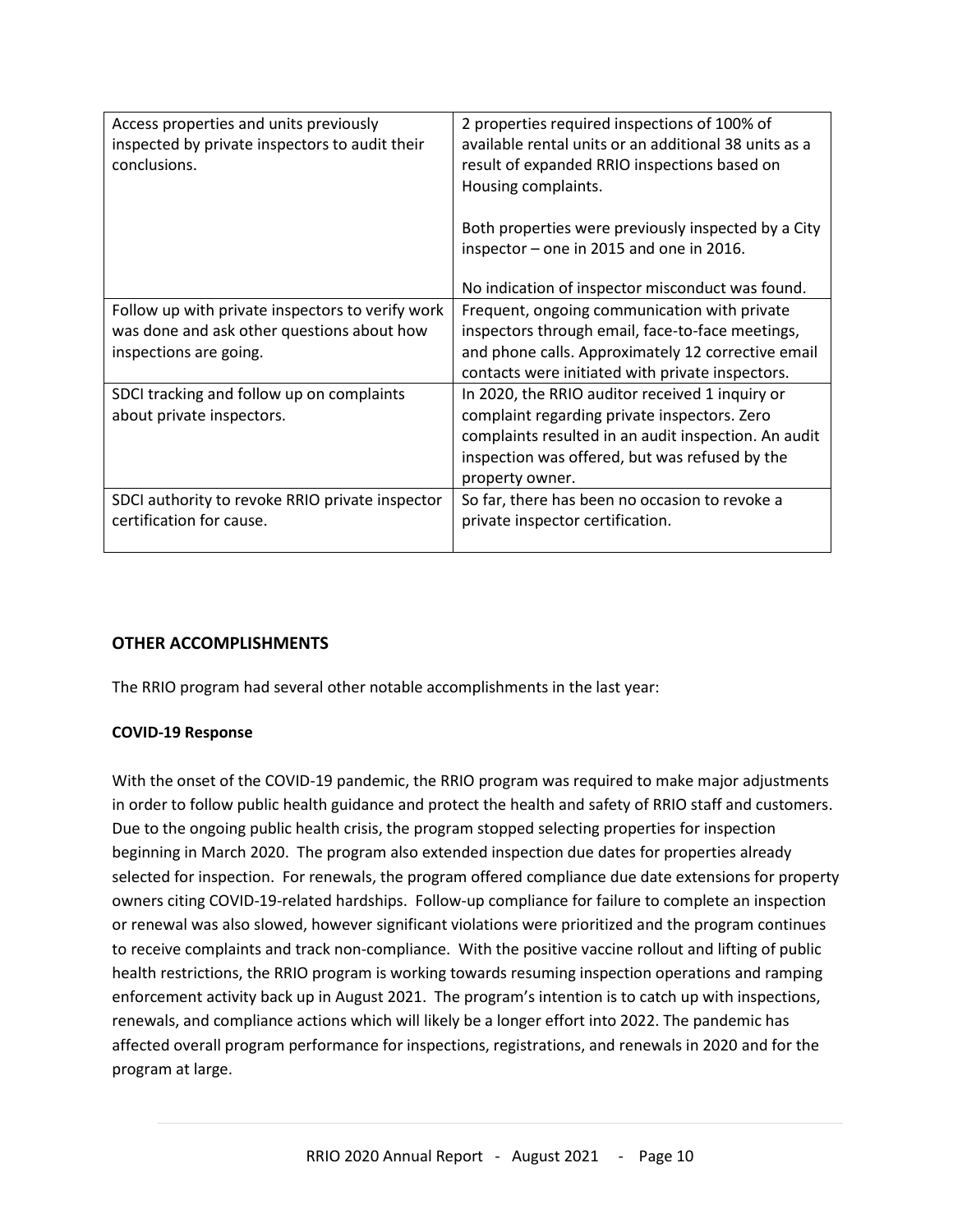## **Outreach**

During the pandemic, the RRIO program was still able to do outreach virtually. Now that RRIO is an established rental program much of the general tenant and landlord outreach has been incorporated into the broader "Renting in Seattle" tenant and landlord resource program. Additionally, RRIO used the email distribution list of nearly 19,000 landlords or property managers to share information of interest to rental property owners during the pandemic.

RRIO also maintained its ongoing core outreach tools, including:

- Direct mail to newly discovered likely rental property owners, including notification letters, reminder letters and warning letters;
- A comprehensive website at [www.seattle.gov/RRIO](http://www.seattle.gov/RRIO) that is consistently updated to ensure relevant policy and information changes;
- Two brochures one with general program information, one focused on inspections and directed primarily at renters - translated into 13 languages other than English;
- Partnerships with property owner associations to help get the word out to their membership; and
- A video narrated in 11 languages that discusses the inspection aspect of the RRIO program, with a focus on tenants and how inspections will impact them.

## **Race and Social Justice Initiative**

RRIO built a number of community outcomes or goals based on Race and Social Justice (RSJ) principles into program design and implementation. The overall goal is to eliminate substandard rental housing, which particularly affects people of color, low-income people, and other historically underrepresented communities. During the pandemic, the RRIO program was still able to:

- Include RRIO messaging in broader inclusive outreach through the *Renting in Seattle* initiative to tenants and landlords conducted with the advice and assistance of the Department of Neighborhoods (DON) Community Liaisons (CLs) who represent non-English speaking and historically underrepresented communities. Renting in Seattle virtual outreach efforts included two online webinars, one of which is poised to be adapted into an ongoing education video series.
- Continued distribution of the main RRIO program brochure in 13 languages besides English and distribution of translated brochures to locations which serve non-English speaking communities.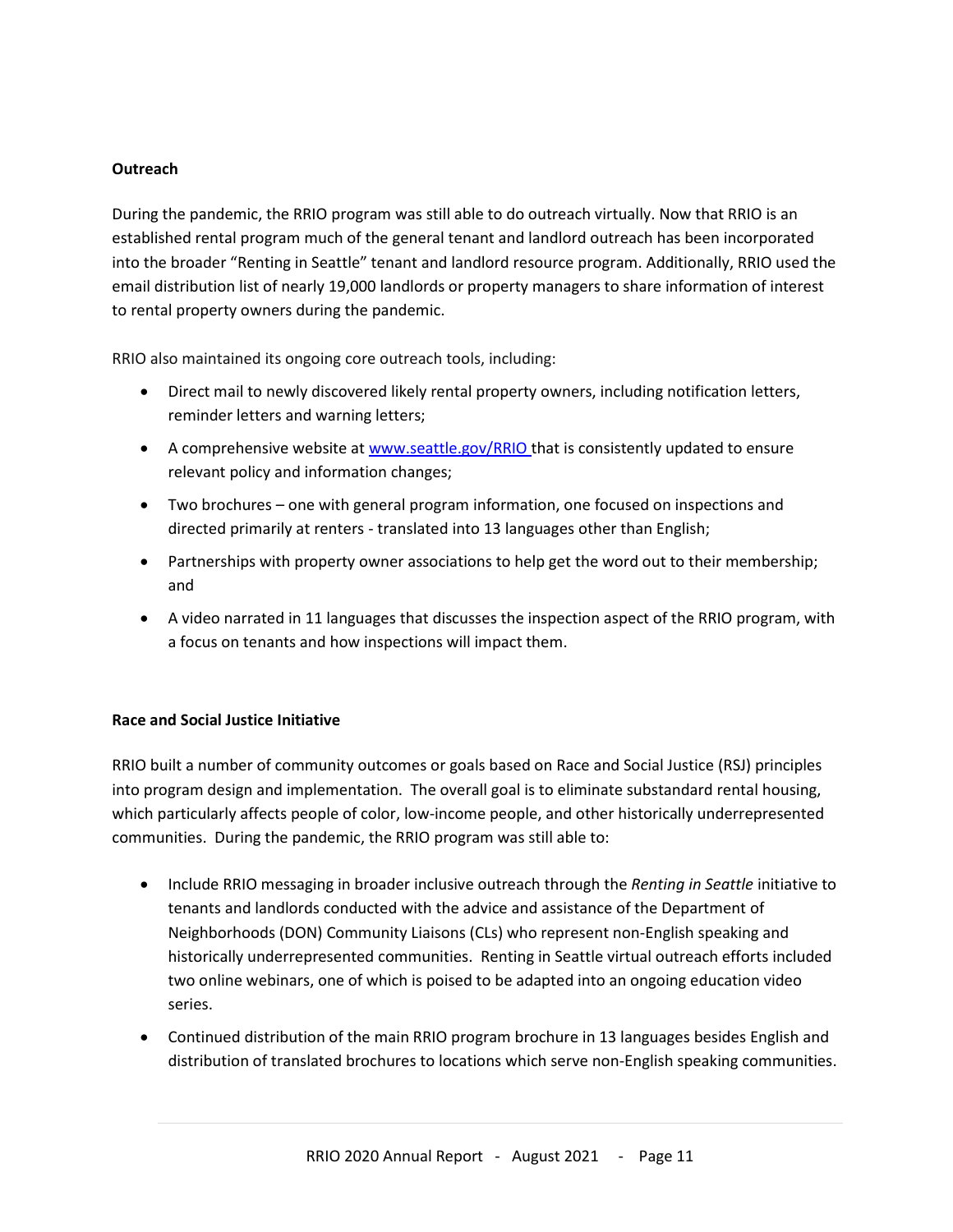• Continued a cultural competency component in the private inspector training to help prepare private inspectors to work with all Seattle communities. The RRIO program was able to complete the annual private inspector training in January 2020 just prior to the outbreak of COVID-19.

## **2022 PRIORITIES**

## **COVID-19 Recovery**

With the lifting of public health restrictions, the RRIO program is working towards resuming inspection operations in August 2021. RRIO inspections will phase in due to staff limitations and fluctuating safety requirements. For a short period of time, RRIO will allow customers who are still uncomfortable with allowing an inspector in their home for the RRIO inspection to postpone the inspection requirement for a few months. In fall of 2021, the RRIO program expects to ramp enforcement activity back up. The program's intention is to catch up with inspections, renewals, and compliance actions which will likely be a longer effort into 2022.

#### **Re-inspections**

In 2020, the RRIO program was supposed to begin re-inspections but due to the COVID-19 pandemic, inspection operations were halted. This means that the RRIO program has not yet begun selecting properties for re-inspection but with inspection operations commencing again in late 2021, reinspections will be a part of that process. Since inspections have been going on for over 5 years, at least 10% of properties that completed the inspection requirement in the first few years of the program will be randomly selected a second time for a re-inspection as required under RRIO. The program will incorporate the re-inspection requirement into the inspection noticing process. Just like the initial inspection requirement, property owners will be noticed by mail and email to let them know they will need to meet the re-inspection requirement. Property owners will have 60 days to meet the inspection requirement due date or reach out to the program to request an extension due to extenuating circumstances or additional time needed to complete repairs.

#### **RRIO Online System Enhancements**

Since the beginning of the RRIO program, the Accela IT system has been used to manage online registration and track program work. Fee changes, the beginning of renewals, and the integration of other City programs through Accela require IT system enhancements. In late 2021, staff will begin work to incorporate re-inspections into the inspection noticing algorithm and process. RRIO is also pursuing other large-scale system enhancements to provide customers with a better and more intuitive user experience. RRIO business process flows suggest that the process is relatively straightforward: submit application, pay fee, get approved. However, RRIO customers using the online system continue to struggle with finding their existing records, paying fees, and just navigating within the Seattle Services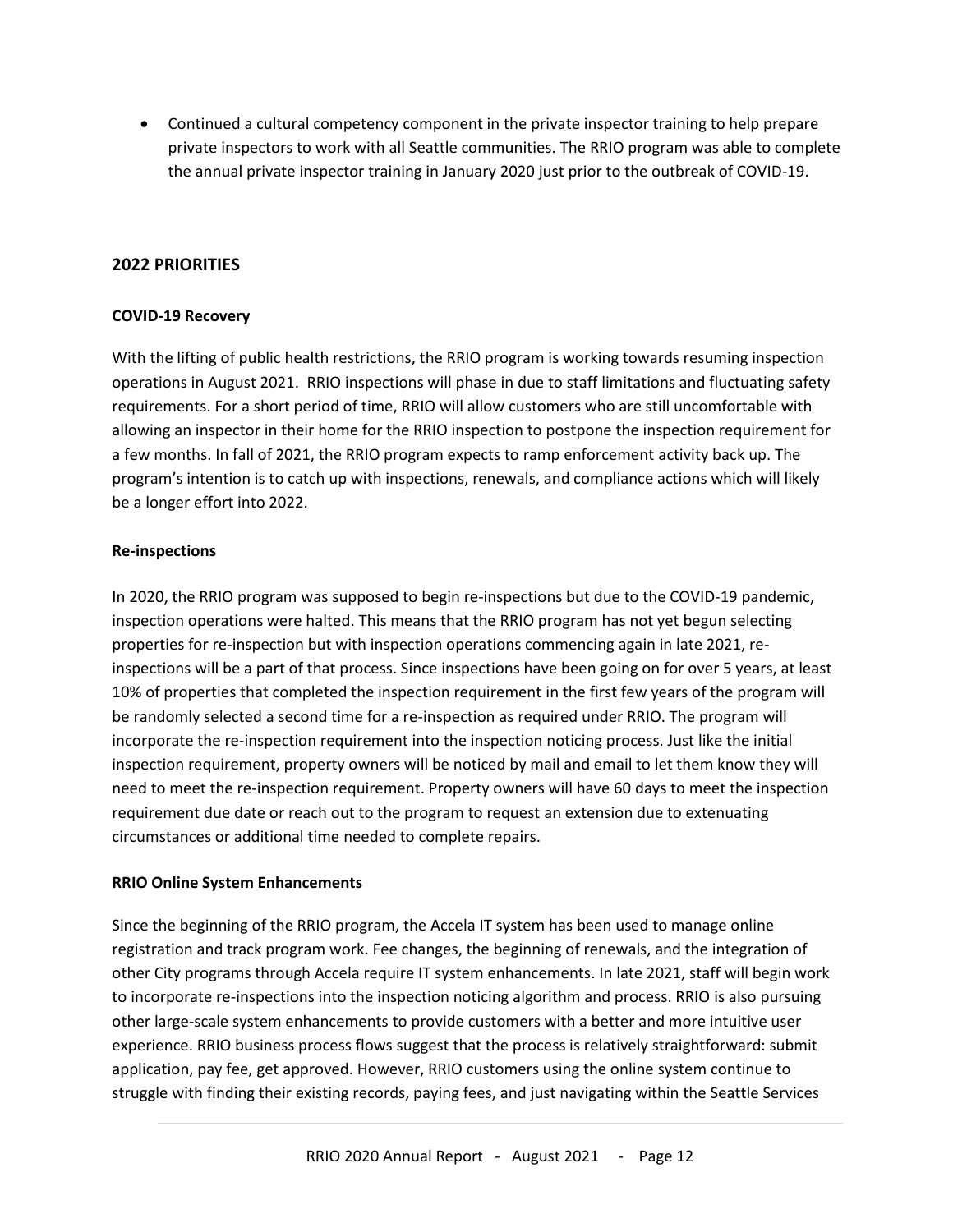Portal. RRIO users tend to be infrequent portal users and may only visit Portal once a year to update information or every two years to renew. The RRIO program has been working with Seattle IT and SDCI's Accela Enhancements IT consultant team to analyze the IT issues that RRIO customers encounter with the program.

## **Managing RRIO Compliance**

The RRIO program will seek to improve enforcement and compliance for unregistered rental properties in 2022. The number of unregistered properties is unknown. Currently the program identifies unregistered properties through complaints. RRIO is looking at IT system and process improvements for the enforcement process. The program is also looking into the use of King County assessor data and third-party vendor sources to identify unregistered properties. The feasibility of accurately identifying unregistered rental properties using data analysis is uncertain.

#### **Inspection Checklist Clarifications**

The RRIO program is in the process of making clarifying amendments to the inspection checklist. The program consulted with City and private inspectors about points of confusion in the checklist and clarified the requirements for items such as guardrail height, intermediate rails (e.g., balusters), safe outlets near sinks, and egress windows. The changes will be promulgated through a revised Director's rule and SDCI will conduct training for City and private inspectors on the clarified inspection requirements.

#### **CONTACT**

Geoff Tallent Rental Programs Manager Seattle Department of Construction and Inspections (206) 684-8452 [Geoff.tallent@seattle.gov](mailto:Geoff.tallent@seattle.gov) [www.seattle.gov/RRIO](http://www.seattle.gov/RRIO)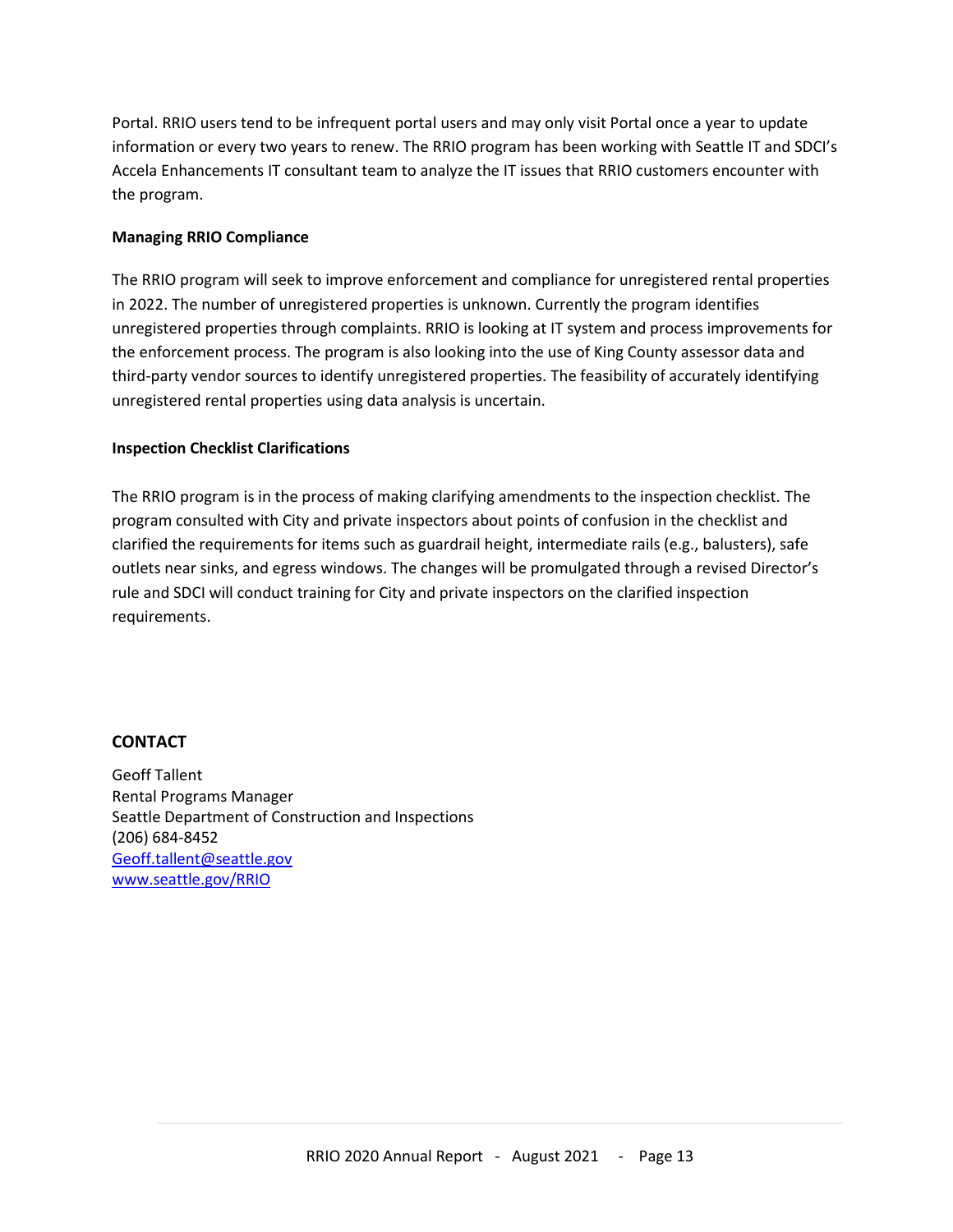## **ATTACHMENT A RRIO Checklist Failures – 2020**

| <b>ITEM TEXT</b>                                                                                                                                                                                                                                                                                                                                                                                                                                                                                                                                                                                                                                                   | Count               |
|--------------------------------------------------------------------------------------------------------------------------------------------------------------------------------------------------------------------------------------------------------------------------------------------------------------------------------------------------------------------------------------------------------------------------------------------------------------------------------------------------------------------------------------------------------------------------------------------------------------------------------------------------------------------|---------------------|
| *1.1.a Roof has holes and/or structural member is broken or decayed.                                                                                                                                                                                                                                                                                                                                                                                                                                                                                                                                                                                               | 0                   |
| *1.1.b Roof is not weather-proof or has clear evidence of leaking.                                                                                                                                                                                                                                                                                                                                                                                                                                                                                                                                                                                                 | $\overline{2}$      |
| *1.2.a Chimney: Loose bricks at the top and/or masonry requires repointing at top.                                                                                                                                                                                                                                                                                                                                                                                                                                                                                                                                                                                 | 0                   |
| *1.2.b Chimney: Loose or missing bricks or masonry in middle or at chimney base.                                                                                                                                                                                                                                                                                                                                                                                                                                                                                                                                                                                   | $\mathbf 0$         |
| *1.3.a Standing water in crawl space.                                                                                                                                                                                                                                                                                                                                                                                                                                                                                                                                                                                                                              | 1                   |
| *1.3.b Foundation is failing: leaning, crumbling, missing pieces, broken, or deflected.                                                                                                                                                                                                                                                                                                                                                                                                                                                                                                                                                                            | $\mathbf 0$         |
| 1.4.a Exterior Stairs: Structural members are leaning, decayed, detached or are otherwise unsafe.**                                                                                                                                                                                                                                                                                                                                                                                                                                                                                                                                                                | 3                   |
| *1.4.b Exterior decks or other platforms have broken, loose, decayed, missing pieces, or are otherwise unsafe.                                                                                                                                                                                                                                                                                                                                                                                                                                                                                                                                                     | 12                  |
| *1.4.c Exterior stairs have broken, loose, decayed, or missing pieces, or are otherwise unsafe.                                                                                                                                                                                                                                                                                                                                                                                                                                                                                                                                                                    | 7                   |
| *1.4.d Guardrails, including approved intermediate rails or other guards, on the open sides of on any landing, deck, or<br>platform that are 30 inches or more above grade or other surfaces are missing, loose, broken or are otherwise unsafe.<br>*1.4.e Handrails, including approved intermediate rails or other guards on any open side 30 inches or more above<br>grade, on any flight with more than three risers are missing, loose, broken, not graspable or otherwise unsafe. Note:<br>Graspable configurations can be found online at: www.seattle.gov/DPD/Publications/CAM/cam319.pdf<br>*1.5.a Weather stripping is missing or allowing air to enter. | 50<br>109<br>5      |
|                                                                                                                                                                                                                                                                                                                                                                                                                                                                                                                                                                                                                                                                    |                     |
| *1.5.b Sills or frames have decayed wood or separated joints.                                                                                                                                                                                                                                                                                                                                                                                                                                                                                                                                                                                                      | 1                   |
| *1.5.c Windows or doors have missing pieces or are cracked and allowing water or weather penetration (e.g., seeping<br>water, leaking air, coming in through a crack or hole)                                                                                                                                                                                                                                                                                                                                                                                                                                                                                      | 16                  |
| *1.5.d Any openable window within 10 feet of grade or above any deck, balcony or porch is missing latch or has<br>defective latching device.<br>*1.6.a Exterior walls allow water or weather penetration (e.g., seeping water, leaking air, coming in through a crack or                                                                                                                                                                                                                                                                                                                                                                                           | 5<br>$\overline{2}$ |
| hole)                                                                                                                                                                                                                                                                                                                                                                                                                                                                                                                                                                                                                                                              |                     |
| *1.6.b Exterior wall is failing: leaning, crumbling, missing pieces, broken, or deflected.                                                                                                                                                                                                                                                                                                                                                                                                                                                                                                                                                                         | 3                   |
| *2.1.a Any habitable room, bathroom, or laundry room does not have the required openable windows, passive or<br>mechanical ventilation.                                                                                                                                                                                                                                                                                                                                                                                                                                                                                                                            | 5                   |
| *2.1.b Kitchen fan, if used in place of openable windows, is not operable or pulling air.                                                                                                                                                                                                                                                                                                                                                                                                                                                                                                                                                                          | 2                   |
| *2.1.c Bathroom and laundry room fan, if used in place of openable windows or operable passive ventilation, is not<br>operable, pulling air, or vented to exterior.                                                                                                                                                                                                                                                                                                                                                                                                                                                                                                | 3                   |
| *2.1.d Clothes Dryer ducts are detached, leaking, damaged, not vented to the exterior or otherwise restricting airflow.                                                                                                                                                                                                                                                                                                                                                                                                                                                                                                                                            | $\mathbf{1}$        |
| *2.2.a Wall, floor, or ceiling coverings are damaged or broken such that the opening creates an unsafe condition.<br>Examples include but not limited to exposed framing members, exposed electrical components, exposed plumbing,<br>access for rodents and insects, or other unsafe conditions.                                                                                                                                                                                                                                                                                                                                                                  | 18                  |
| *2.2.b Walls, floors, or ceilings are soft, spongy, or wet to the touch.                                                                                                                                                                                                                                                                                                                                                                                                                                                                                                                                                                                           | 5                   |
| *2.2.c Interior load-bearing walls are not maintained in a safe and sound condition.                                                                                                                                                                                                                                                                                                                                                                                                                                                                                                                                                                               | 0                   |
| *2.2.d Floors and any support system is not maintained in a safe and sound condition                                                                                                                                                                                                                                                                                                                                                                                                                                                                                                                                                                               | 0                   |
| *2.3.a Joists or posts are leaning, decayed, or detached or are otherwise unsafe.                                                                                                                                                                                                                                                                                                                                                                                                                                                                                                                                                                                  | $\mathbf 0$         |
| *2.3.b Landings or other platforms have broken, loose, decayed, missing pieces, or are otherwise unsafe.                                                                                                                                                                                                                                                                                                                                                                                                                                                                                                                                                           | 1                   |
| *2.3.c Interior stairs have loose, broken, decayed, missing pieces, or are otherwise unsafe.                                                                                                                                                                                                                                                                                                                                                                                                                                                                                                                                                                       | $\overline{7}$      |
| *2.3.d Handrails/, including approved intermediate rails or other guards on any surface 30 inches or more above<br>adjacent walking surfaces, on any flight with more than three risers are missing, loose, broken, not graspable or<br>otherwise unsafe. Note: Graspable configurations can be found online at:<br>www.seattle.gov/DPD/Publications/CAM/cam319.pdf                                                                                                                                                                                                                                                                                                | 57                  |
| *2.3.e Guardrails/, including approved intermediate rails or other guards, on any landings, or platforms that are 30<br>inches or more above adjacent walking surfaces are missing, loose, broken, or otherwise unsafe.                                                                                                                                                                                                                                                                                                                                                                                                                                            | 18                  |
| *2.4.a Lead paint - any room constructed before 1978 with peeling, chipped, or otherwise deteriorated paint exceeding<br>two square feet or 10% of any component such as a window assembly, including frame and sill, or door frame. Note: To                                                                                                                                                                                                                                                                                                                                                                                                                      | 1                   |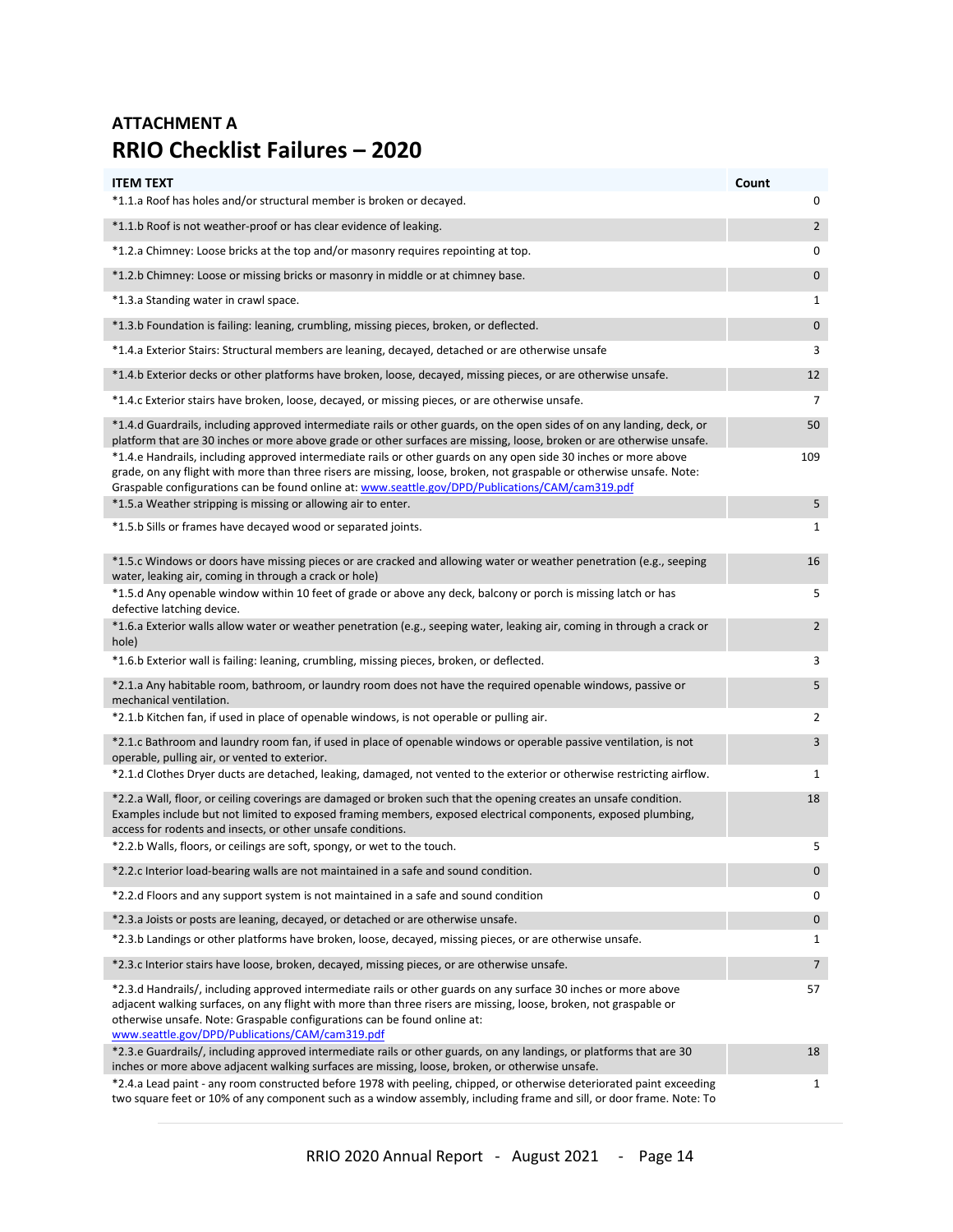| correct this condition property owner must demonstrate that the painted repair was made by a Washington State Lead<br>Safe Certified contractor or provide documentation that there is no lead hazard present.                                                                     |              |
|------------------------------------------------------------------------------------------------------------------------------------------------------------------------------------------------------------------------------------------------------------------------------------|--------------|
| *2.4.b Potential asbestos-containing materials - damaged components, such as wrapped or insulated piping or ducts,                                                                                                                                                                 | $\mathbf{0}$ |
| ceiling and floor finishes, or siding that may contain asbestos.                                                                                                                                                                                                                   |              |
| *3.1.a Emergency escape window or door is missing, blocked, or inaccessible.                                                                                                                                                                                                       | 0            |
| *3.1.b Emergency escape windows do not meet size or sill height requirements.                                                                                                                                                                                                      | 11           |
| *3.1.c Security bars, grills or similar devices on emergency escape windows are not openable or have inoperable<br>release mechanisms.                                                                                                                                             | 0            |
| *3.2.a Any entrance door, including sliding doors, to a housing unit or single-family dwelling is not capable of resisting<br>forcible entry or damaged to the extent that the door or the door casing is otherwise unsafe.                                                        | 6            |
| *3.2.b Any entrance door, including sliding doors, to housing unit or single-family dwelling does not have at least one<br>operable dead bolt or deadlatch openable from the inside without a key or other approved locking device.                                                | 22           |
| *3.2.c The main entrance door to housing unit or single-family dwelling does not have an observation port, window in<br>the door, or side light window. Observation ports shall be installed at a height of not less than 54 inches and not more<br>than 66 inches from the floor. | 14           |
| *3.3.a Smoke alarms are missing, not functional, or not installed inside of all sleeping rooms.                                                                                                                                                                                    | 119          |
| *3.3.b Smoke alarms are missing, not functional, or not installed in a central location outside all sleeping rooms.                                                                                                                                                                | 47           |
| *3.3.c Smoke alarms are missing, not functional, or not installed on each floor, including basements. Note: Not required<br>in crawl spaces and uninhabitable attics.                                                                                                              | 20           |
| *3.3.d Carbon monoxide alarms are missing, not functional, or not installed in a central location outside each sleeping<br>area and on every level of the home. Note: Carbon monoxide alarms should not be located within 15 feet of fuel<br>burning appliances.                   | 97           |
| *3.4.a Exterior building entrance doors, except entrance doors which open directly into a single housing unit, shall be<br>self-closing, self-locking, and equipped with a deadlatch or other approved locking device.                                                             | 3            |
| *3.4.b Stairway enclosure doors do not self-close and latch.                                                                                                                                                                                                                       | $\mathbf{1}$ |
| *3.4.c Exit doorway and change of direction of a corridor is missing a well-lighted exit sign or placard that is illuminated<br>in the event of power supply failure.                                                                                                              | $\mathbf{1}$ |
| *3.4.d Interior fire-resistant walls and ceilings or corridors in apartment buildings are compromised by cracks, holes, or<br>loose or broken plaster, not maintained in a safe and sound condition, or their fire resistance has been otherwise<br>compromised.                   | 0            |
| *3.4.e Any door to a storage, maintenance, laundry, or building service room accessible by tenants is not self-closing<br>and self-locking and is not openable from the inside without a key.                                                                                      | 2            |
| *4.1 Dwelling unit does not have at least one habitable room that is 120 square feet (square footage requirements do<br>not apply to units comprised of a single habitable room such as a Single Room Occupancy, rooming house, or micro-<br>housing unit).                        | 0            |
| *4.2 Any habitable room except the kitchen measures less than seven (7) feet in any floor dimension.                                                                                                                                                                               | 0            |
| *4.3 Any sleeping room measures smaller than 70 square feet in size.                                                                                                                                                                                                               | $\mathbf 0$  |
| *5.1.a Heat source in the unit is permanent, working, and in good repair. Required permanently-installed heating<br>equipment/device is defective or missing.                                                                                                                      | 5            |
| *5.2.a Temperature can be maintained at a minimum of 68 F when exterior temperature is 24 F or higher. Permanently-<br>installed heater is not capable of maintaining required temperature in any habitable room or bathroom.                                                      | $\mathbf{1}$ |
| *5.3 Fuel-burning appliances, where allowed, must be of an approved type, properly installed, and maintained in good<br>working order.                                                                                                                                             | 0            |
| *5.3.a Unvented portable fuel-burning heater is present in a sleeping room or bathroom                                                                                                                                                                                             | 0            |
| *5.3.b Any gas, wood, or fuel-burning heat source lacks proper ventilation or is not properly isolated from a sleeping<br>area.                                                                                                                                                    | 0            |
| *6.1 Exposed unprotected wiring is evident in any room.                                                                                                                                                                                                                            | 38           |
| *6.2 Any electrical equipment improperly installed or connected, tampered with, or unsafe, including but not limited to<br>meter bays, service panels, subpanels, or main disconnect.                                                                                              | 48           |
| *6.3 Any habitable room does not have an operable light fixture and an electrical outlet, or two electrical outlets. Any<br>kitchen does not have an operable light fixture and three operable outlets, one of which may serve an installed cooking<br>range.                      | $\mathbf{1}$ |
| *6.4 Any bathroom, laundry room, utility room, common hallway, stairway, or porch does not have an operable light<br>fixture.                                                                                                                                                      | 2            |